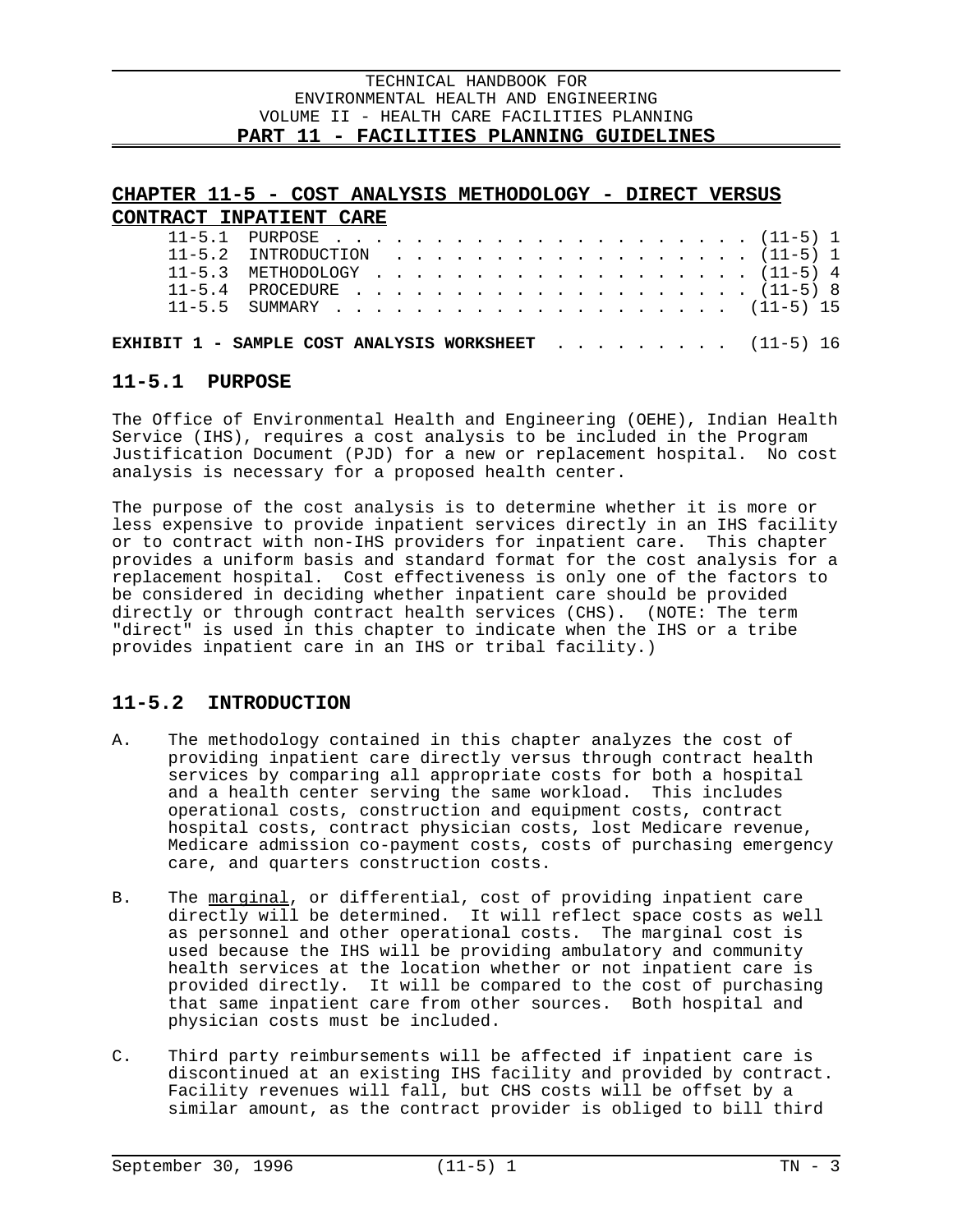party resources first, IHS being the payor of last resort. However, Medicare outpatient reimbursements will be lost to the IHS at that facility and any satellite health centers because the Indian Health Care Improvement Act authorizes IHS to collect Medicare only at facilities which provide inpatient care. Lost outpatient Medicare revenues will be treated as an expense for contracting for inpatient care.

- D. A programmatic determination must be made whether emergency room (ER) and short stay nursing services will be provided at a replacement health center (IHS alternative rural hospital or "ambulatory hospital") under the option of not providing traditional inpatient care directly. This decision will affect direct and contract costs. The following criteria are used to decide if a 24-hour ER and short stay nursing unit will be programmed for a health center:
	- (1) Projected primary care provider visits (PCPVs) are greater than 25,000 annually, and
	- (2) The distance from an alternate hospital is greater than 90 kilometers.

The cost analysis will be more complicated with the ER/short stay nursing option, but it will follow the same methodology elaborated in this document. The ER/short stay nursing option will not be discussed further in this document.

E. A Program Justification Document for Quarters (PJDQ) must be submitted with the PJD, as a Tab, if there is a need for new quarters units to accommodate an increase in staff associated with a new or replacement hospital.

The quarters impact on the PJD cost analysis will be based on the new quarters needs of a hospital minus that of a health center. Planning, design, site work, utilities, landscaping, construction, appliances, special items, tribal taxes, Public Law (P.L.) 93-638 expenses, etc. must be included in the new quarters cost analysis. The justification and number of new quarters units for the hospital are specified in the PJDQ.

The new quarters need for a health center is determined according to the procedure specified in this methodology. (Note: this procedure is appropriate only for the purposes of this methodology. If a new quarters need is identified for a new or replacement health center, it shall be determined by using the PJDQ methodology.) In this methodology, the following definitions are used:

- Total Quarters Need: Number of units of quarters required to house non-local staff.
- New Quarters Need: Quarters which will be constructed to accommodate an increase in non-local staff or to replace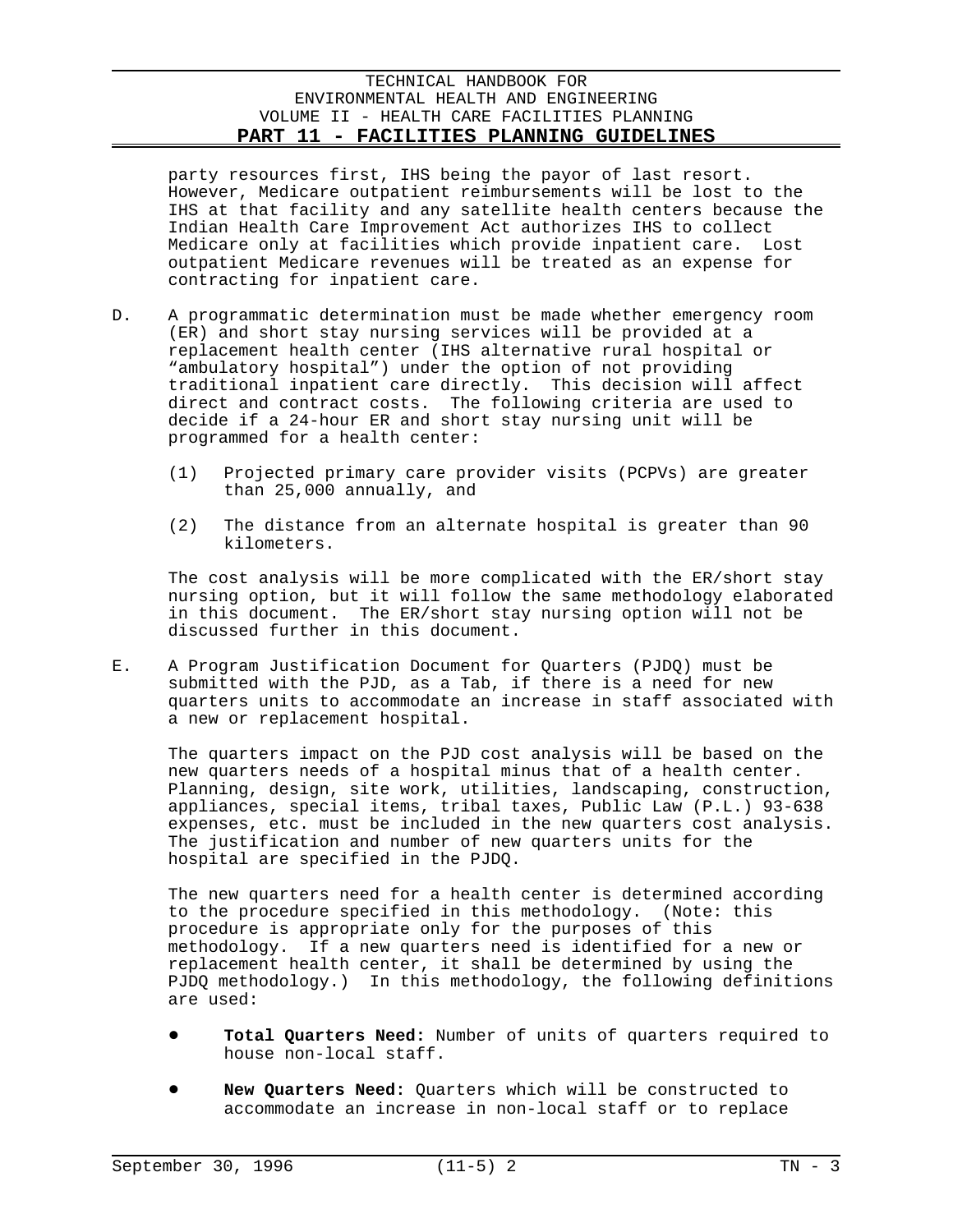existing substandard quarters units which would be uneconomical to renovate.

- Suitable Local Housing: Available local private housing which is suitable for renting or ownership by non-local staff. This will be determined by a Housing Verification Survey conducted by the appropriate Engineering Services (ES) office, OEHE.
- F. Several factors which affect the cost of providing inpatient care either directly or through contract will not be included in the cost analysis because they cannot be determined readily. It is assumed that the costs not included in the analysis will offset each other.
	- (1) Not considering some factors may underestimate the actual cost of contracting for inpatient care. Such factors include:
		- Transportation costs for those facilities located a substantial distance from the contract hospital.
		- Inflation of medical care costs, which in recent years has been higher than increases in IHS funding, may affect the long term differences between direct and contract costs.
		- Hidden direct costs, such as medical malpractice coverage and replacement of inpatient medical equipment.
	- (2) Conversely, not considering other factors may overestimate the cost of contracting for inpatient care:
		- Possible overutilization of direct inpatient care is not accounted for. All current admissions are assumed to be appropriate and, therefore, are used to determine CHS costs for contracting inpatient care.
		- The cost of obtaining funds for construction of inpatient care facilities.
- G. Inflation is not included in this analysis; current year costs for construction, staffing, and contracting are used throughout to estimate costs of providing inpatient care directly or via contract.
- H. The remainder of this document is divided into "Methodology" and "Procedure" sections. "**Methodology**" discusses the various cost factors used in the cost analysis and provides explanatory material. "**Procedure**" explains where to obtain the needed information and how to use it. **Exhibit 1**, "Sample Cost Analysis Worksheet," at the end of this chapter provides an example showing a step-by-step presentation of the required material in a standard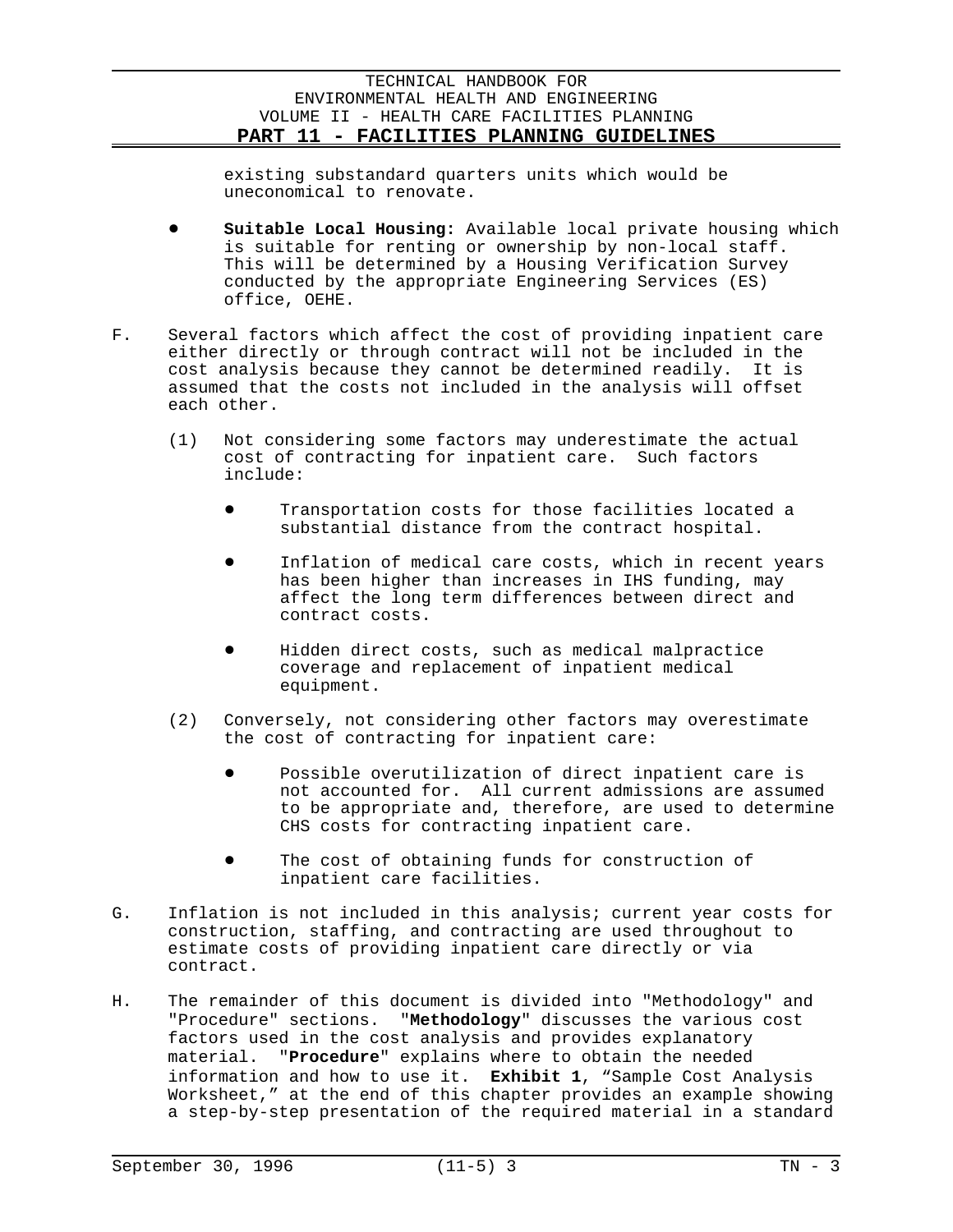format. This is intended to be used as a guide for the preparer of the cost analysis.

# **11-5.3 METHODOLOGY**

- A. Project inpatient and outpatient workloads ten years using IHS workload forecasting guidelines.
- B. Determine annual marginal **costs of direct acute inpatient care** by developing staff and space costs for a hospital and subtracting the cost for a health center, sized and staffed to meet the ambulatory and community health needs of the service population as follows:
	- (1) **Operational Costs**: Determine operational costs by first completing a Resource Requirements Methodology Needs Assessment (RRMNA) for the facility both with and without inpatient services to calculate full time equivalent (FTE) staffing requirements. Since the IHS has received only 85% of staffing needs in recent years, multiply the FTEs by 0.85. Then determine salary costs both with and without inpatient services by using the current fiscal year average salary cost by category furnished by the Budget Formulation Branch, Office of Administration and Management (OAM), IHS Headquarters. Do not use salary costs from the RRMNA. Salary costs are multiplied by 1.3 to obtain total operating costs; the additional amount (30%) is for nonsalary costs such as utilities, travel, and supplies. This is the standard factor used by the IHS in determining the operating budget request for new or replacement facilities.
	- (2) **Space and Equipment Costs**: Determine space requirements for a facility providing ambulatory and community health services with and without inpatient care, using the Health Facilities Planning Manual, Volume 1. In addition to the patient care areas, there are space requirements for dietary, diagnostic services, housekeeping, supply, administration, pharmacy, etc., to support inpatient care. Once all space requirements are determined, the appropriate ES office will apply the IHS Budget Cost Estimating System to determine construction and group I, II, and III equipment costs for both facilities (including P.L. 93-638 tribal fees, if applicable). For cost comparison purposes the estimate will inflate costs only to the date of the estimate; therefore, the assumed mid-point of construction is the date of the estimate. Depreciate these construction costs, using the straight line method, over 30 years to get the average annual cost.
	- (3) **Quarters Costs**: Determine the hospital's new quarters need by completing a Phase II submittal based on the Technical Handbook for Health Facilities, Volume II, Part 12, Chapter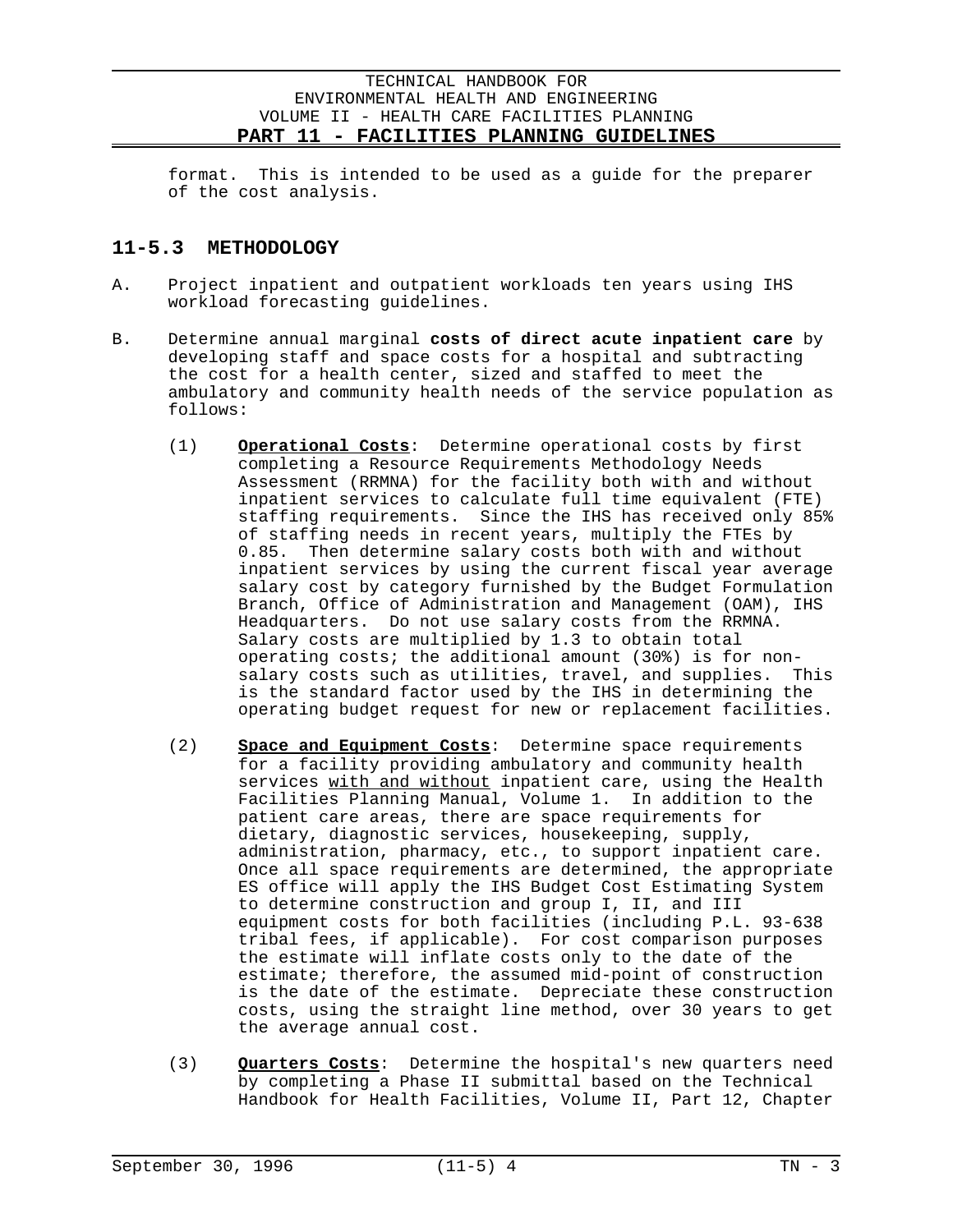12.2, "Quarters Construction Priority System" (originally Volume II, Part 7, Chapter 3.) The availability of local private housing must be verified by the appropriate ES. The Area should request a housing verification survey when the RRMNA is near finalization. Determine the health center's new quarters need by applying the hospital's ratio of total quarters need to total staff to the health center's total staff. The quarters need is reduced by the number of existing quarters units and by the number of suitable local housing units to obtain the total quarters required. (See **PROCEDURE**, C.(12) below for detailed formulas.)

IHS quarters are intended for non-local staff. By definition, those individuals who at the time of employment reside more than 70 road kilometers from the health facility are considered non-local.

Costs will be depreciated over 30 years to obtain the average annual cost. Costs for maintenance or renovation of quarters will not be included in the analysis. It is assumed that the service unit will manage its quarters efficiently and that collected rents will be adequate to maintain and renovate the quarters when necessary.

C. Determine annual **CHS costs** for purchasing inpatient care rather than providing it directly. This is a determination of the costs of purchasing care for those patients who would be provided care directly at the proposed IHS hospital. **It does not include costs for patients who will be provided care through CHS regardless of whether inpatient care is provided directly**, e.g., tertiary care and other inpatient and emergency services not available at the IHS hospital.

CHS costs include hospital costs and may include physician costs if IHS physicians are unable to provide this care. Assume for this cost analysis that IHS physicians will provide inpatient care if a contract hospital is within 16 kilometers of the proposed facility and/or if the physicians usually live in the community where the contract hospital is located.

Determine the following cost elements:

### (1) **CHS Hospital Costs**:

- a. Convert International Classification of Disease-9 (ICD-9) Clinical Modification (CM) codes for the IHS direct discharges from the last year of the three-year base period to diagnosis-related group (DRG) codes.
- b. The number of discharges for each DRG is multiplied by the DRG weight times the base plus pass through rates (obtainable from the Fiscal Intermediary) for the contract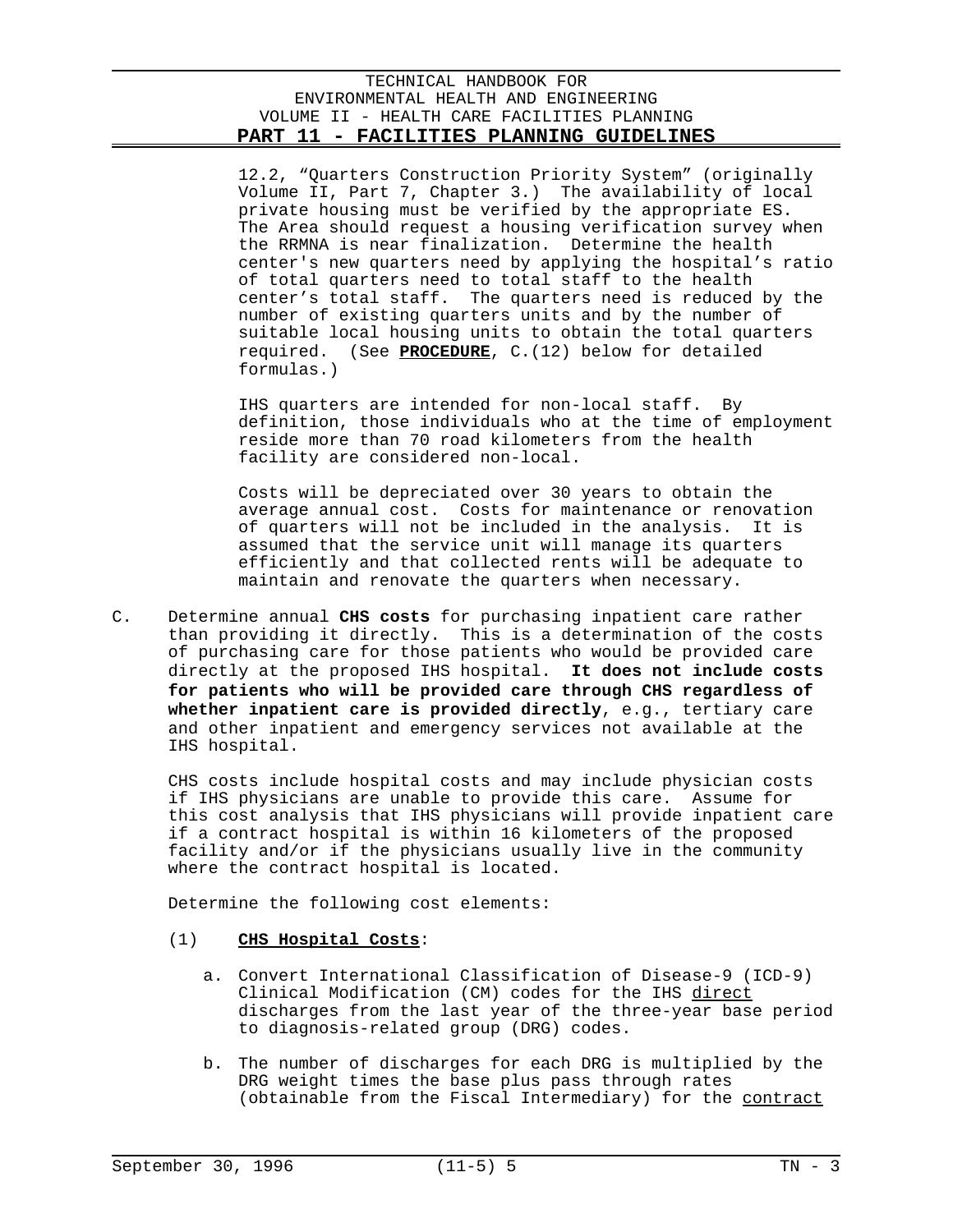hospital where the majority of inpatient care will be purchased.

If there is no DRG related contract in place at the contract hospital to estimate hospital costs, use billed charges for the same diagnosis categories of inpatient care cases provided directly at the IHS hospital. In a few locations, the contract hospital will not have sufficient bed capacity to accept all of the IHS workload. In this case, for cost comparison purposes, assume that the contract hospital would expand its bed capacity to meet this demand.

(2) **Physician Costs**: Physician costs are not tightly linked to episodes of inpatient care in the databases of health care payers, i.e., insurance companies, the States, and HCFA. Therefore, it is not possible at this time to determine the cost of purchasing physician services for acute inpatient care with the same precision as hospital costs.

The IHS Fiscal Intermediary (FI) has developed a methodology to estimate contract inpatient physician costs. When physician inpatient services are to be purchased, determine physician costs by obtaining from the FI the average Service Unit, if possible, or Area-wide physician costs for those DRGs currently being provided at the IHS facility. For those Tribes which do not utilize the IHS FI, use Area-wide average contract physician costs.

- (3) **Lost Medicare Outpatient Revenues**: The average Medicare (not Medicaid) revenues for outpatient care for the threeyear base period is considered a cost of contracting inpatient care. If a hospital has one or more satellite health centers, also include the Medicare revenues which they generate.
- (4) **Medicare Admission Costs**: An additional IHS cost must be included for cost comparison purposes, the Medicare per admission co-payment of approximately \$700.
- (5) **Emergency/Urgent Care Costs**: For health centers, add all costs associated with the projected emergency room workload to the cost of contracting for inpatient care. (The IHS uses 12 percent of total projected PCPVs to estimate the number of PCPVs provided in the emergency room; however, most of these are not emergency cases). For this cost analysis, six percent of the projected PCPVs are assumed to be provided in a contract hospital emergency room. This number of PCPVs will be subtracted from the projected outpatient workload at a health center.

The CHS costs determined above must be adjusted to reflect projected workload ten years in the future.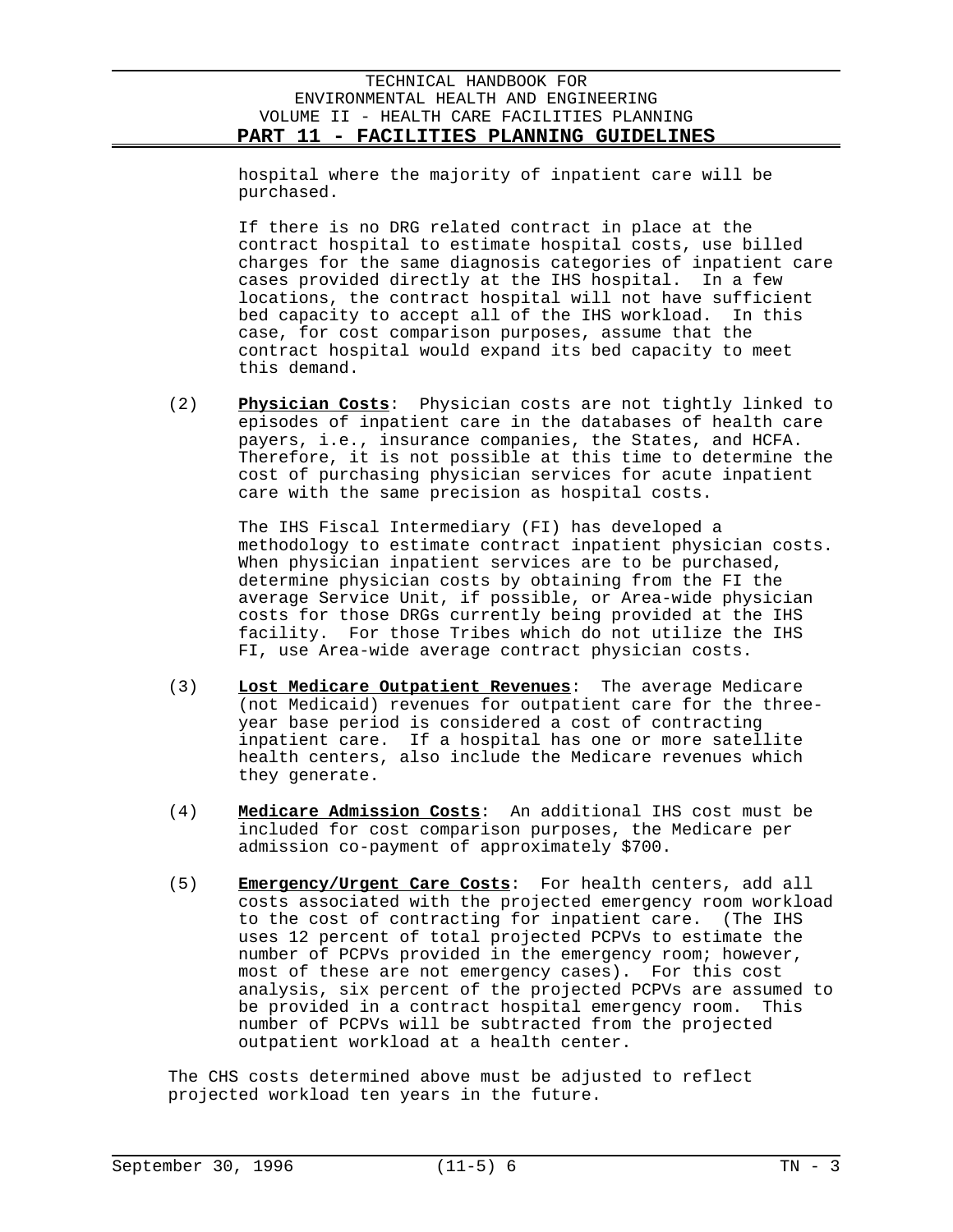# **11-5.4 PROCEDURE**

- A. In general, the PJD (and draft Program of Requirements (POR)) should be ready in an approvable draft form **before** the cost analysis is completed. This will allow for agreement on the proposed workloads, programs, staffing, and space for a new/replacement hospital, so that the cost analysis need not be redone if the initial PJD and POR are revised substantially.
- B. Determine hospital costs.
	- (1) Complete PJD Workload Projection forms 1 and 2 (and 3, 4,and 5 if applicable), projecting inpatient and outpatient workloads ten years.
	- (2) Using information from "(1)" above and "(3)" below, determine staffing needs using the current authorized version of the RRMNA, then add any approved non-RRM staffing. Obtain the current FY average FTE salary and benefits by sub/sub activity from the Budget Formulation Branch, OAM, Headquarters. Multiply the dollar amounts per FTE by the number of FTEs in each sub/sub activity and total. Multiply these FTE costs by 0.85 and then by 1.3 to determine total operational costs for the proposed hospital.

# G**[FTE X average salary] X 0.85 X 1.3 = operational costs**

- (3) Using workload and staffing information from "(1)" and "(2)" above, identify the space requirements for the proposed hospital from the POR or by using the computerized HFPM, Volume I.
- (4) Obtain a cost estimate for the hospital from the appropriate ES office; they will utilize the IHS Budget Cost Estimating System. Divide construction costs by 30 (years) to determine the average annual space (and initial equipment) cost.

### **construction cost ÷ 30 = annual space cost**

(5) Determine the new quarters need for a hospital from the PJDQ, Table V, Item (C). (Also found in Exhibit 5 of the Phase II data sheet.)

> Obtain a cost estimate from ES for the new quarters need for a hospital. Divide construction costs by 30 (years) to determine the average annual quarters cost.

### **construction cost ÷ 30 = annual quarters cost**

(6) Add the staffing, space, and quarters costs from "(2)", "(4)", and "(5)" to obtain the total annual cost to provide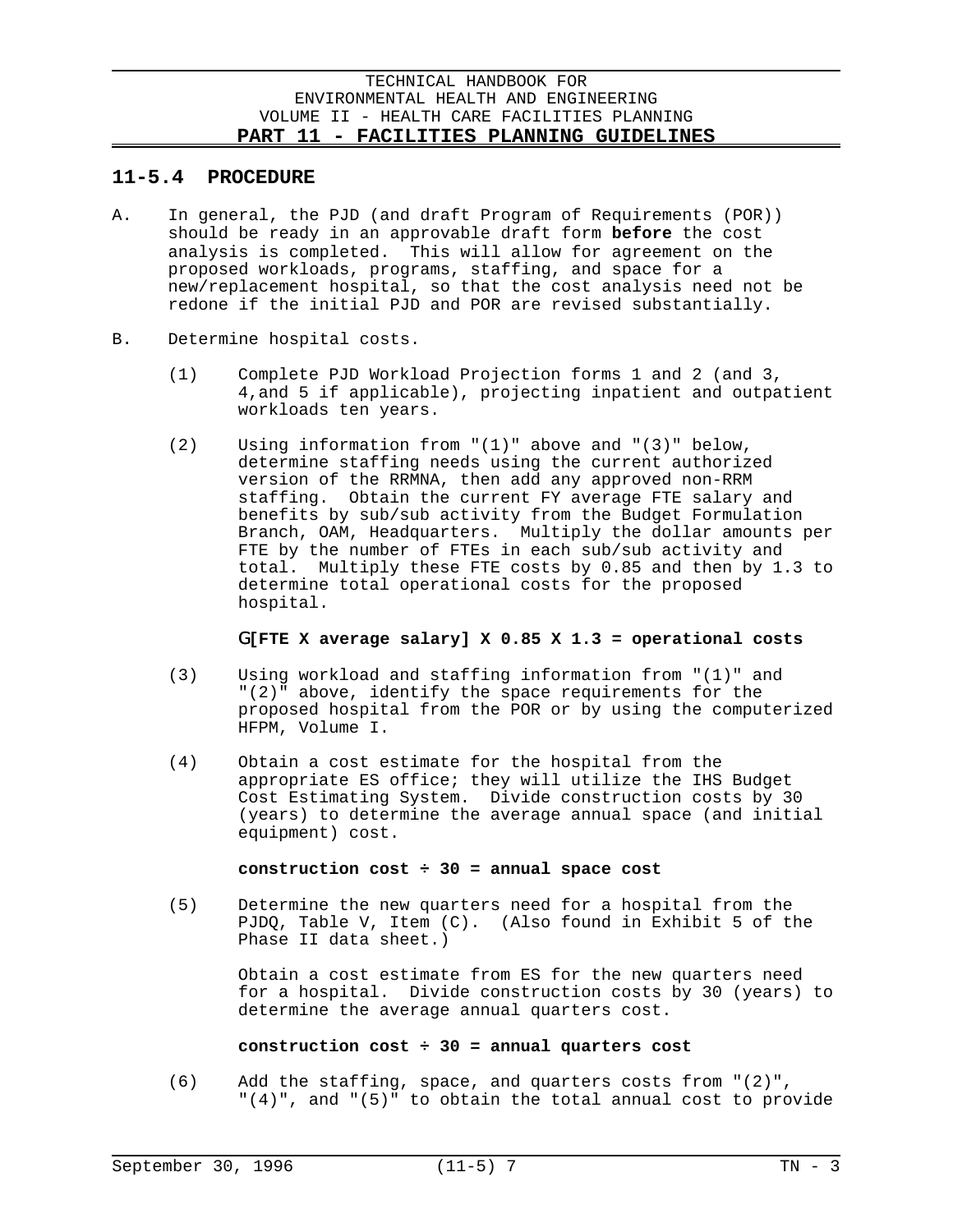ambulatory, community health, and inpatient care at the proposed hospital.

- C. Determine health center costs.
	- (1) Complete PJD Workload Projection forms 1 and 2 (and 3, 4,and 5 if applicable), projecting inpatient and outpatient workloads 10 years.
	- (2) Subtract 6 percent of the projected PCPVs from the outpatient workload determined in "(1)" to account for the contract ER visits; this is the adjusted projected PCPVs.
	- (3) Determine the increased number of CHS authorizations required at a health center by multiplying the projected admissions (from "(1)") times 4 CHS authorizations per admission; add this to 6 percent of the projected PCPVs (assume one CHS authorization per PCPV). The number of authorizations affects CHS staffing (see "(4)" below).

# E**([projected admissions X 4] + [projected PCPVs X 0.06 X 1]) = increase in # CHS authorizations for a health center**

 $(4)$  Using information from " $(1)$ ", " $(2)$ ", and " $(3)$ " above and "(5)" below, determine staffing needs using the RRMNA, then add any approved non-RRM staffing. If IHS physicians are to provide inpatient (and possibly ER) medical services at the contract hospital, physician staffing will need to be increased to meet this workload. Obtain current FY average FTE salary and benefits by sub/sub activity from the Budget Formulation Branch, Headquarters. Multiply the dollar amounts per FTE by the number of FTE in each sub/sub activity and total. Multiply these FTE costs by 0.85 and then by 1.3 to determine total operational costs for a health center.

# G**[FTE X average salary] X 0.85 X 1.3 = operational costs**

- (5) Using information from  $((1)^n, ((2)^n, and ((4)^n, above,$ determine space requirements for the health center using the computerized Health Facilities Planning Manual, Volume I.
- (6) Obtain a cost estimate for the health center from the appropriate ES office; they will utilize the IHS Budget Cost Estimating System. Divide construction costs by 30 (years) to determine the average annual space (and initial equipment) cost.

**construction cost ÷ 30 = annual space cost**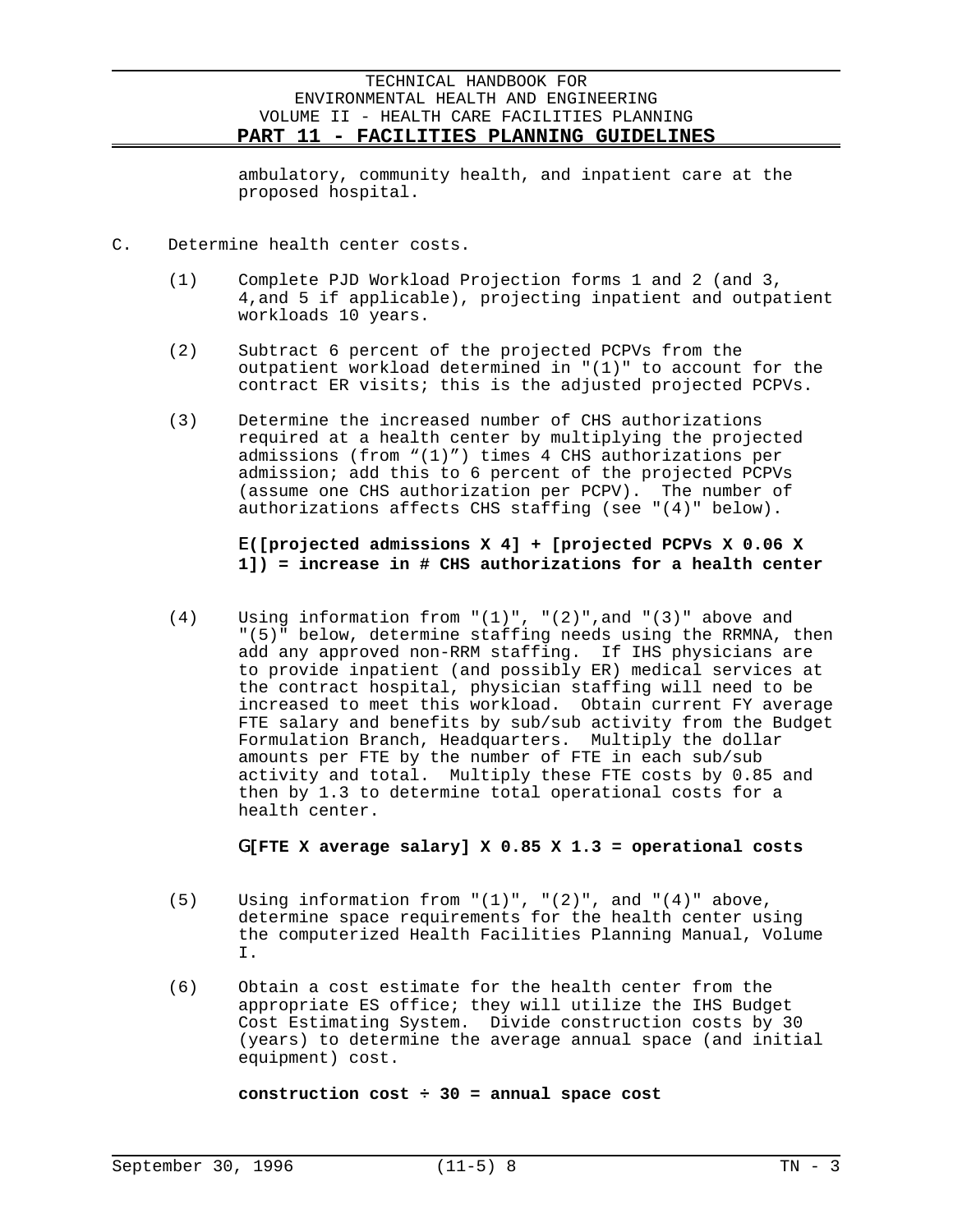(7) Obtain from the IHS Division of Program Statistics, Headquarters-East, IHS direct inpatient hospital discharges and days arranged by DRG code for the last fiscal year of the three year base period. Determine which local or regional (contract) hospital will provide inpatient care if IHS does not provide it directly. If the IHS has a DRG type contract with the contract hospital, multiply the number of direct cases in each DRG code by its DRG weight, sum, and then multiply by the base plus pass through rates (acquired from the FI), thus obtaining the hospital costs for contracting inpatient care. (A program to do this may be obtained from the Office of Health Program Research and Development (OHPRD), Tucson, (602) 295-2482.) Multiply the result by the ratio of admissions projected ten years to admissions for the last year of the three-year base period to obtain the costs of contracting for the projected admissions.

> E**[#disch per DRG X DRG weight] x (base + pass through) = hospital costs (for admissions from the last year of the three-year base period)**

# **projected admissions ÷ base year admissions x hospital costs = projected admissions hospital costs**

If a billed charges type contract is in place with the contract hospital, use average billed charges (FI Report, IHS CRP) for the same diagnostic categories of inpatient cases provided at the IHS hospital to estimate CHS hospital costs. Adjust for projected admissions as noted above.

(8) If IHS physicians will be providing inpatient care at the contract hospital, physician costs are included under operational costs in "(4)", above. If physician services are to be purchased, obtain the following report from the IHS FI: "Summary of Inpatient Physician Utilization" IHSCMS16. If available, service unit specific information should be used for this report; otherwise, use Area data. The report may contain all or part of the following codes.

| TYPE OF SERVICE        | ON REPORT      |
|------------------------|----------------|
|                        |                |
| Anesthesia             | 2x             |
| Assistant Surgeon      | 2Y             |
| Chemotherapy           | Q              |
| Consultation           | 9              |
| Diagnostic Radiology   | 5              |
| Dialysis               | PP             |
| Drugs                  | Κ              |
| Emergency Care         | A              |
| Laboratory             | 8              |
| Laboratory, Prof Comp. | P <sub>5</sub> |
| Maternity              | RК             |
|                        |                |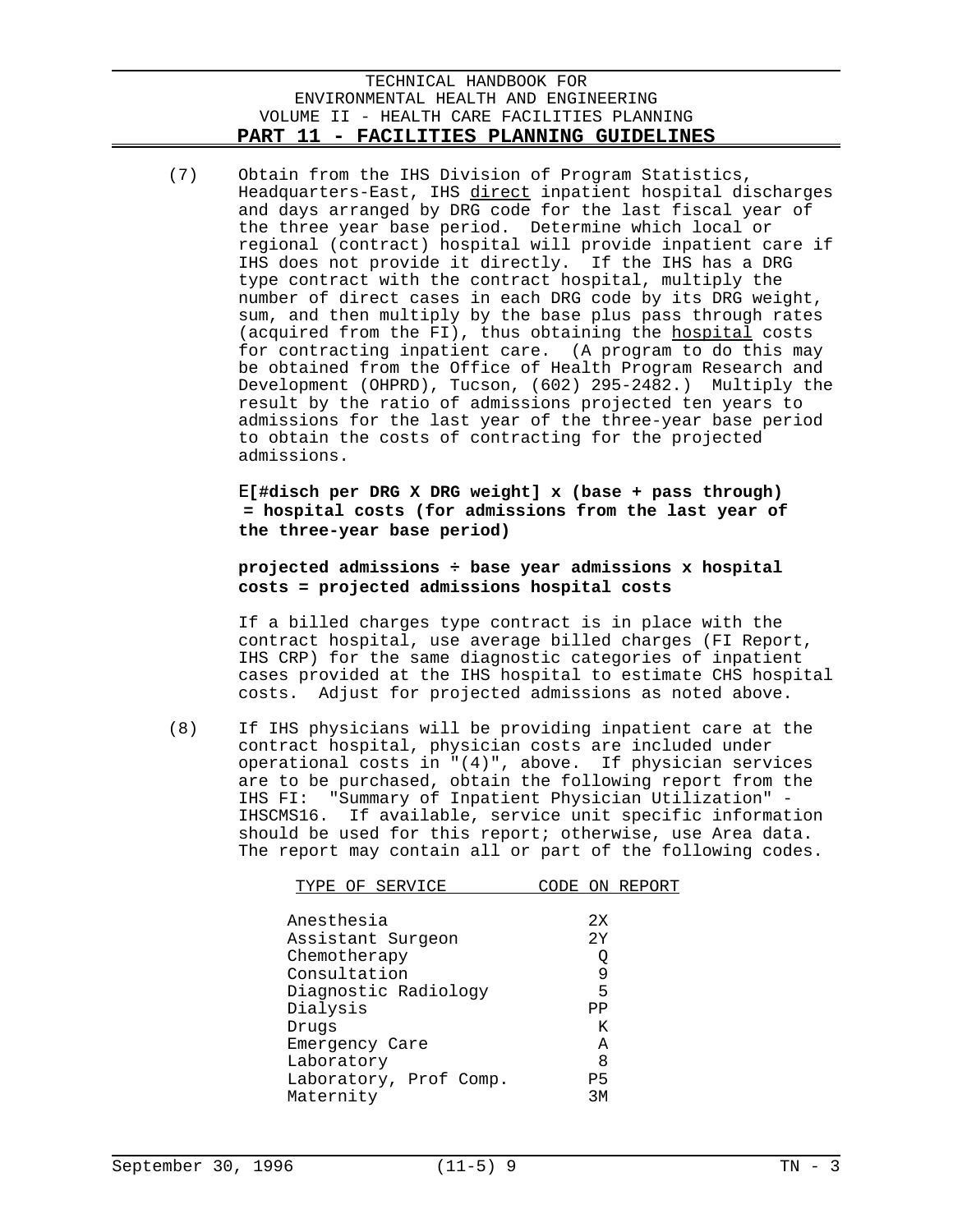| Medical Diagnostic | 65     |
|--------------------|--------|
| Medical Service    |        |
| Other Professional | 00     |
| Physical Therapy   |        |
| Psychiatric Care   | $\cap$ |
| Radiation Therapy  | F.     |
| Surgery            | っ      |

Use the following formulas to estimate the average physician cost per admission for the following broad categories of inpatient service.

| Maternity: (3M + P5)                   |  |  |  |  |  |
|----------------------------------------|--|--|--|--|--|
| $C-Section: (3M + 2Y + 2X + P5)$       |  |  |  |  |  |
| Newborn: $(6 + P5)$                    |  |  |  |  |  |
| Surgery: $(2 + 2Y + 2X + P5 + 00)$     |  |  |  |  |  |
| Medical: $(6 + 65 + P5 + 00)$          |  |  |  |  |  |
| Psych/Substance Abuse: $(C + P5 + 00)$ |  |  |  |  |  |

Add the CHS payment per encounter from the report for each type of service included in the six inpatient service categories; for example, the average physician cost for maternity admissions is estimated by adding the CHS payment per encounter for 3M (maternity) plus P5 (laboratory, professional compensation).

Add the number of direct IHS inpatient hospital discharges per DRG as determined in step "(7)" above to obtain the number of admissions in each of these general admission categories - Maternity, Newborn, Surgical, Medical, and Psychiatric and Substance Abuse. Also determine the number of c-sections as a subcategory in Maternity.

| <b>ADMISSION</b><br><b>CATEGORY</b> |             | DRG CODES   |             |
|-------------------------------------|-------------|-------------|-------------|
| Maternity                           |             | $370 - 384$ |             |
|                                     |             |             |             |
| Newborn                             |             | $385 - 391$ |             |
|                                     |             |             |             |
| Surgical                            | $001 - 008$ | $036 - 042$ | $049 - 063$ |
|                                     | $075 - 077$ | $103 - 120$ | $146 - 171$ |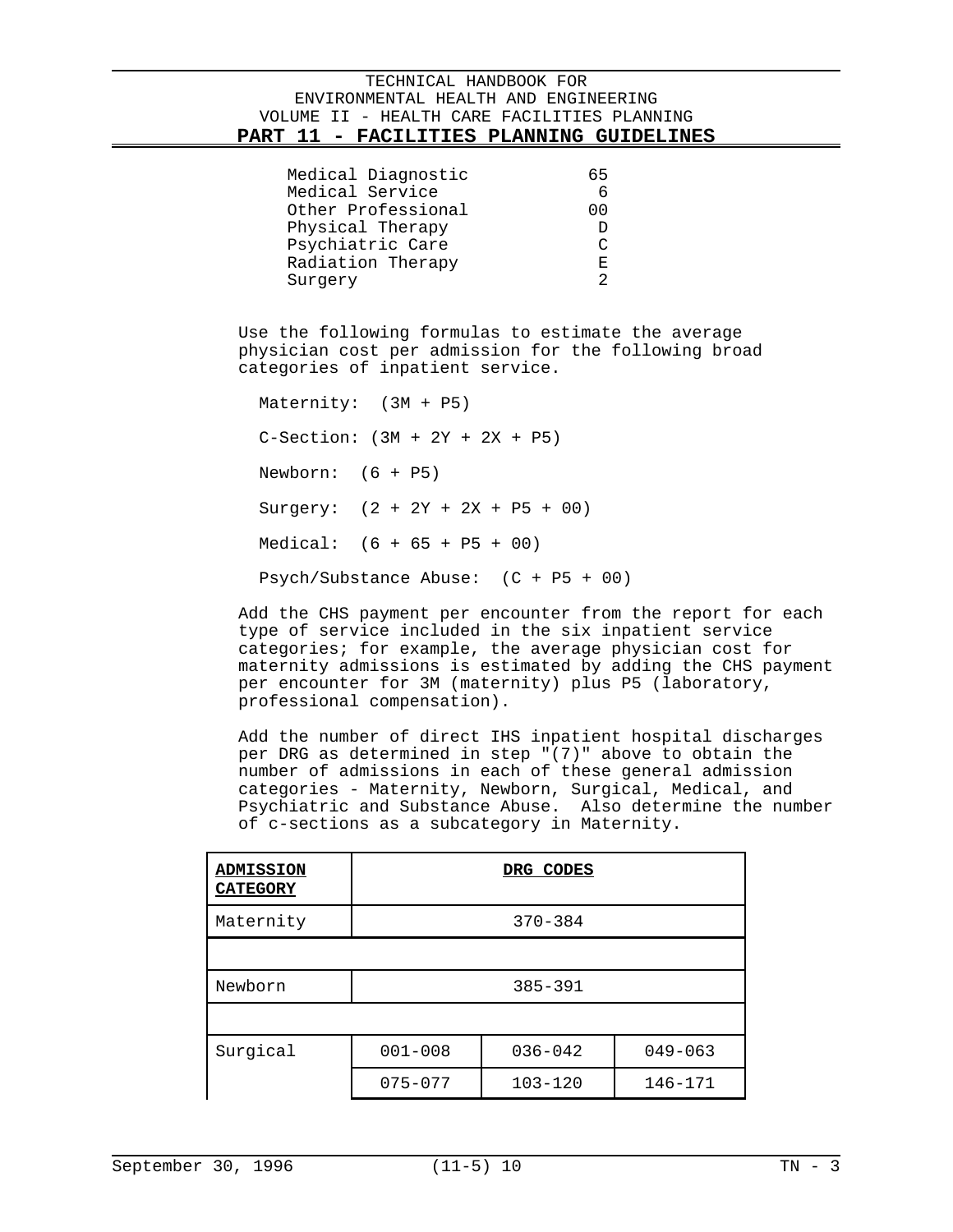| 191-201     | $209 - 234$ | $257 - 270$ |
|-------------|-------------|-------------|
| $285 - 293$ | $302 - 315$ | $334 - 345$ |
| $353 - 365$ | $392 - 394$ | $400 - 402$ |
| $406 - 408$ | 415         | $439 - 443$ |
| $458 - 459$ | 461         | 468         |
| $471 - 472$ |             |             |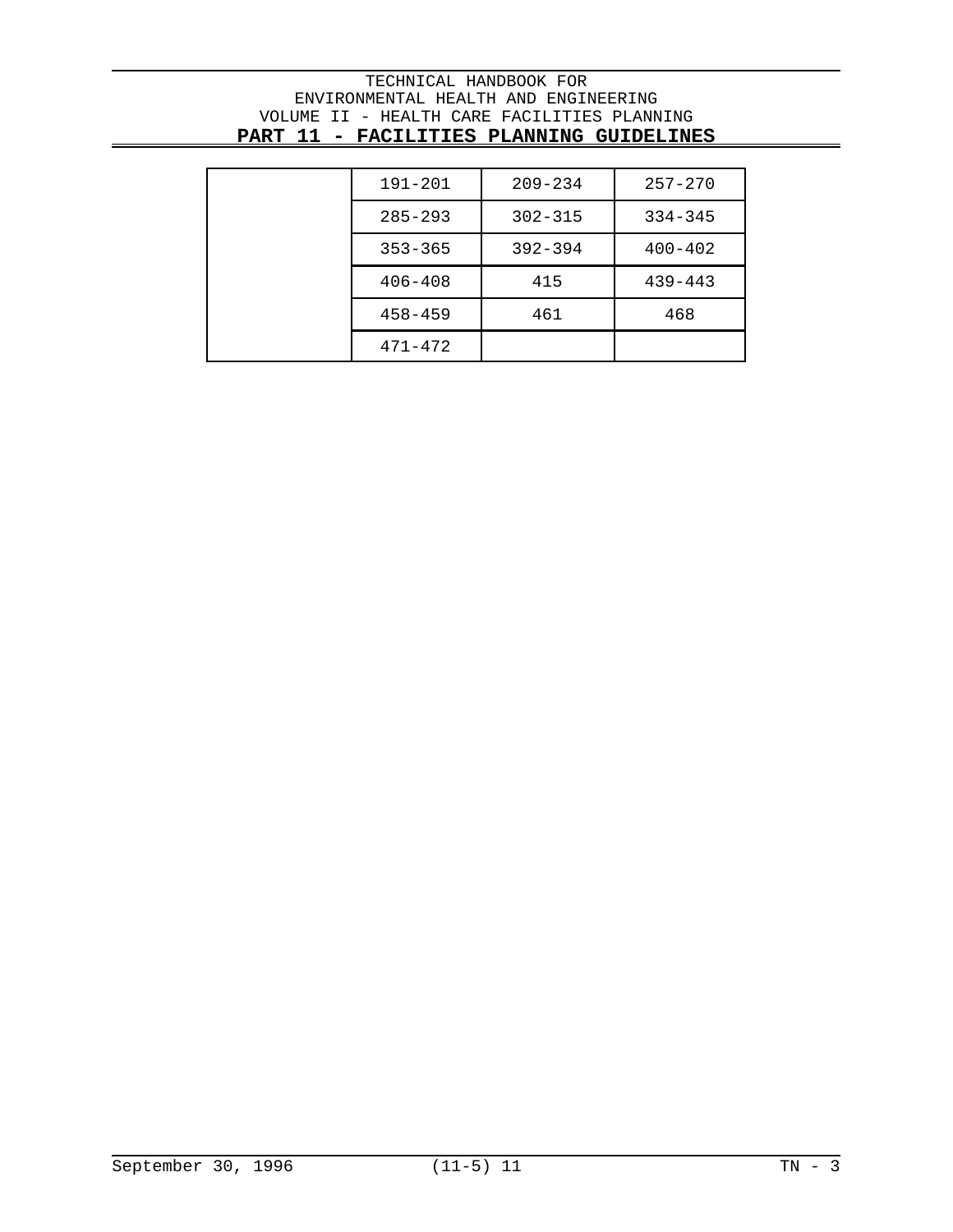$\overline{a}$ 

| Medical    | $009 - 035$ | $043 - 048$ | $064 - 074$ |  |  |  |
|------------|-------------|-------------|-------------|--|--|--|
|            | $078 - 102$ | $121 - 145$ | $172 - 190$ |  |  |  |
|            | $202 - 208$ | $235 - 256$ | $271 - 284$ |  |  |  |
|            | $294 - 301$ | $316 - 333$ | $346 - 352$ |  |  |  |
|            | $366 - 369$ | 384         | $395 - 399$ |  |  |  |
|            | $403 - 405$ | $409 - 414$ | $416 - 423$ |  |  |  |
|            | $444 - 457$ | 460         | $462 - 467$ |  |  |  |
|            | $473 - 494$ |             |             |  |  |  |
|            |             |             |             |  |  |  |
| Psych/S.A. | $424 - 438$ |             |             |  |  |  |

To determine the cost of purchasing inpatient physician services, multiply the average physician costs for each of the five general admission categories by the number of admissions for each category, and total. Then, multiply this amount by the ratio of admissions projected ten years to admissions from the last year of the three year base period.

E**[average physician cost per admission category x # admissions per category] = physician costs (for admissions from last year of base period)**

**(projected admissions ÷ base year admissions) x physician costs = projected admissions' physician costs**

(9) Obtain Medicare outpatient collections for the facility and any satellite health centers for the most recent three FYs using report PMED 710, obtained from the IHS Data Center. Multiply the three-year average Medicare outpatient collections by the ratio of adjusted ten year projected PCPVs to PCPVs from the average of the three-year base (direct to existing) period.

> **average Medicare outpt collections x adjusted projected PCPVs ÷ base year PCPVs = projected lost Medicare outpatient revenue**

(10) Multiply the average number of IHS direct Medicare admissions for the past three FYs, using report PMED 710, by \$700. Multiply this amount by the ratio of ten year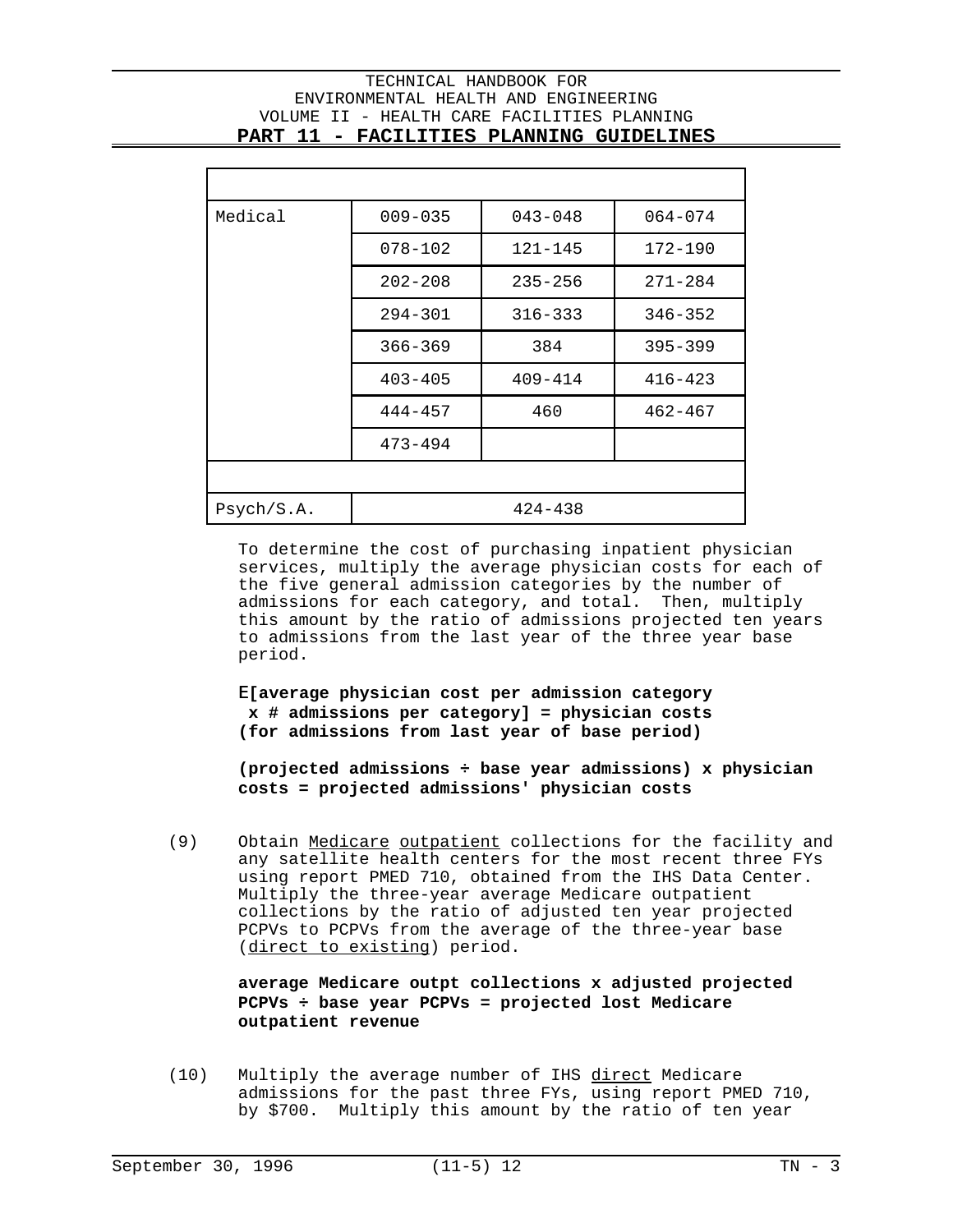projected admissions to admissions from the last year of the three-year base period.

**(average direct Medicare admissions X \$700) x (projected admissions ÷ base year admissions) = Medicare admission co-payment costs** 

(11) Determine the cost of purchasing emergency/urgent care services for a health center. Obtain report 25-2Q from the FI, requesting all ER CHS claims for the most recent FY sorted by the emergency room providers (hospitals and physician providers) which the facility patient population use. Take the CHS costs from the most frequently used high volume providers and divide by the number of claims to determine the average cost per ER visit. Multiply this average ER charge (hospital and physician) by six percent of the projected PCPVs.

> **ER CHS costs for high volume providers ÷ # CHS cases = average ER visit cost**

**average ER visit cost x 6% of projected PCPVs = cost of purchasing ER care**

(12) Determine the new quarters need for a health center. Obtain total quarters need for a hospital from PJDQ, Table V, Item (C). Obtain total staffing for hospital from PJDQ, Table II-STAFFING ROSTER. Divide hospital total quarters need by hospital total staffing and multiply result by health center total staffing to obtain health center total quarters need.

# **(hospital total quarters need ÷ hospital total staffing) x health center total staffing = health center total quarters**

From the health center total quarters need subtract existing quarters and suitable local housing (obtained from ES Housing Verification Survey).

# **health center total quarters need - (existing quarters + suitable local housing) = health center new quarters need**

Obtain a cost estimate for new quarters need for a health center from ES. Divide construction costs by 30 (years) to determine the average annual quarters cost.

**construction cost ÷ 30 = annual quarters cost**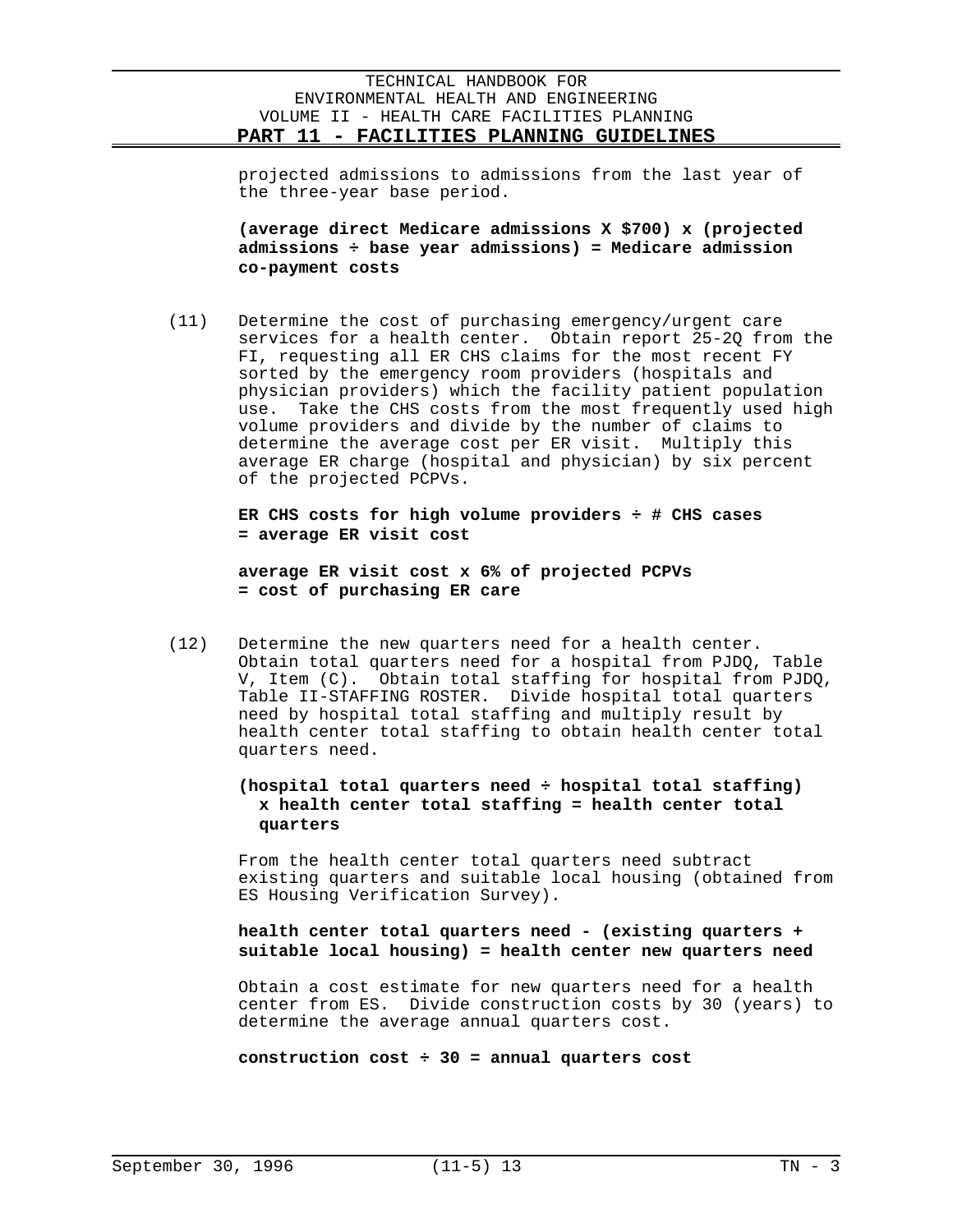(13) Add the staffing and space costs from  $((4)$ ", " $(6)$ ", " $(7)$ ", "(8)", "(9)", "(10)", "(11)" and "(12)" to obtain the total annual cost to provide ambulatory and community health services at a health center and to purchase inpatient services.

# **11-5.5 SUMMARY**

- A. Calculate the annual costs of constructing and operating an IHS hospital, including ambulatory and community health services as well as direct acute inpatient care, by adding the following:
	- (1) Operational (personnel and non-personnel) costs
	- (2) Annual average initial construction and equipment costs
	- (3) Annual average quarters construction cost
- B. Determine the annual costs of constructing and operating an IHS health center, and providing acute inpatient care via contract, by adding the following annual costs:
	- (1) Operational (personnel and non-personnel) costs
	- (2) Annual average initial construction and equipment costs
	- (3) CHS hospital costs
	- (4) CHS physician costs
	- (5) Lost Medicare outpatient revenues
	- (6) Medicare admission co-payment costs
	- (7) CHS emergency/urgent care costs
	- (8) Annual average quarters construction cost
- C. Cost Comparison: Subtract the cost of building and operating a hospital from the cost of a health center where inpatient and emergency care is purchased. This difference shows whether it is more costly to provide inpatient services directly or by contract.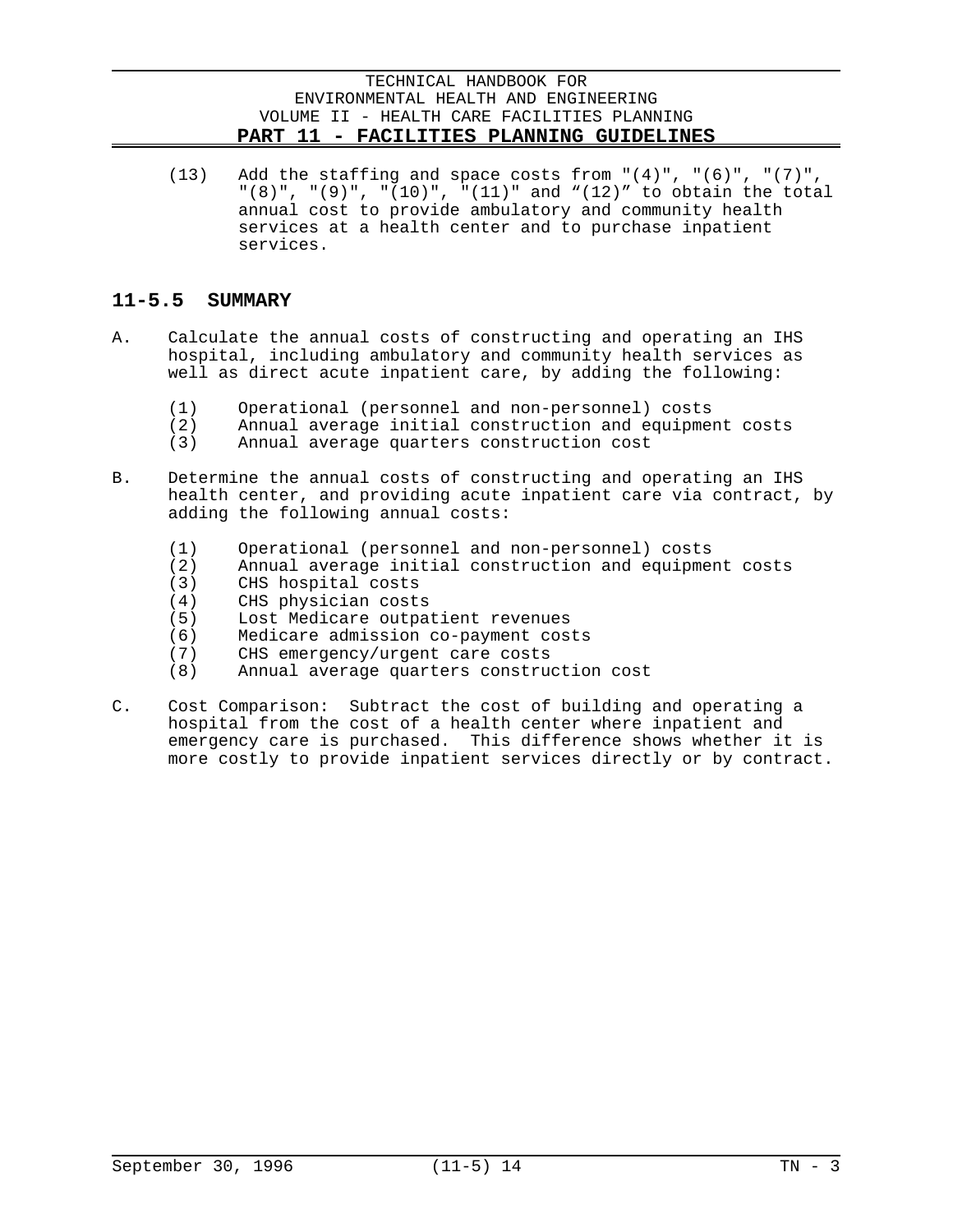#### **EXHIBIT 1 - SAMPLE COST ANALYSIS WORKSHEET**

METHODOLOGY FOR COMPARING COSTS OF ACUTE INPATIENT CARE DIRECTLY OR THROUGH CONTRACT

### **HOSPITAL COSTS**

| OPERATIONAL COST                                                                                                                                                                                        |                     | <b>Line</b><br>坓 |
|---------------------------------------------------------------------------------------------------------------------------------------------------------------------------------------------------------|---------------------|------------------|
| RRM Staffing (FTEs) (from current authorized RRMNA)                                                                                                                                                     | 191                 | 1                |
| Approved non--RRM Staffing (FTEs)                                                                                                                                                                       | NA                  | 2                |
| Total Staffing (FTEs) Compile by sub/sub activity                                                                                                                                                       | 191                 | 3                |
| Current FY Average FTE Salary & Benefits<br>by sub/sub activity<br>(obtain from Budget Formulation Branch, OAM)                                                                                         |                     |                  |
| Sum of [all FTEs x Average FTE Salaries] x 0.85<br>by sub/sub activity                                                                                                                                  | \$6,621,909         | 4                |
| Non-staff Operational Costs = Line $4 \times 0.3$                                                                                                                                                       | \$ <u>1,986,573</u> | 5                |
| Total Operational Costs = Line 4 + Line 5                                                                                                                                                               | \$8,608,482         | 6                |
| CONSTRUCTION & EQUIPMENT COST                                                                                                                                                                           |                     |                  |
| Cost Estimate for Construction and Equipment<br>(obtain from Engineering Services-Dallas or Seattle.<br>Use computerized HFPM to get space requirements<br>based on workload and staffing information.) | \$33,736,000        | 7                |
| $\div$ 30 = Annual Construction and Equipment Cost                                                                                                                                                      | \$1,124,533         | 8                |
| <b>QUARTERS CONSTRUCTION COST</b>                                                                                                                                                                       |                     |                  |
| Number of new quarters needed for hospital                                                                                                                                                              | 42                  | 9                |
| Cost Estimate for New Quarters<br>(obtain from Engineering Services-Dallas or Seattle)                                                                                                                  | \$7,939,000         | <i>10</i>        |
| $\div$ 30 = Annual Quarters Construction Cost                                                                                                                                                           | \$ <u>264,633</u>   | 11               |
| TOTAL ANNUAL COST FOR HOSPITAL<br>$(add lines 6 + 8 + 11)$                                                                                                                                              | \$9,997,648         | 12               |

### **HEALTH CENTER COSTS**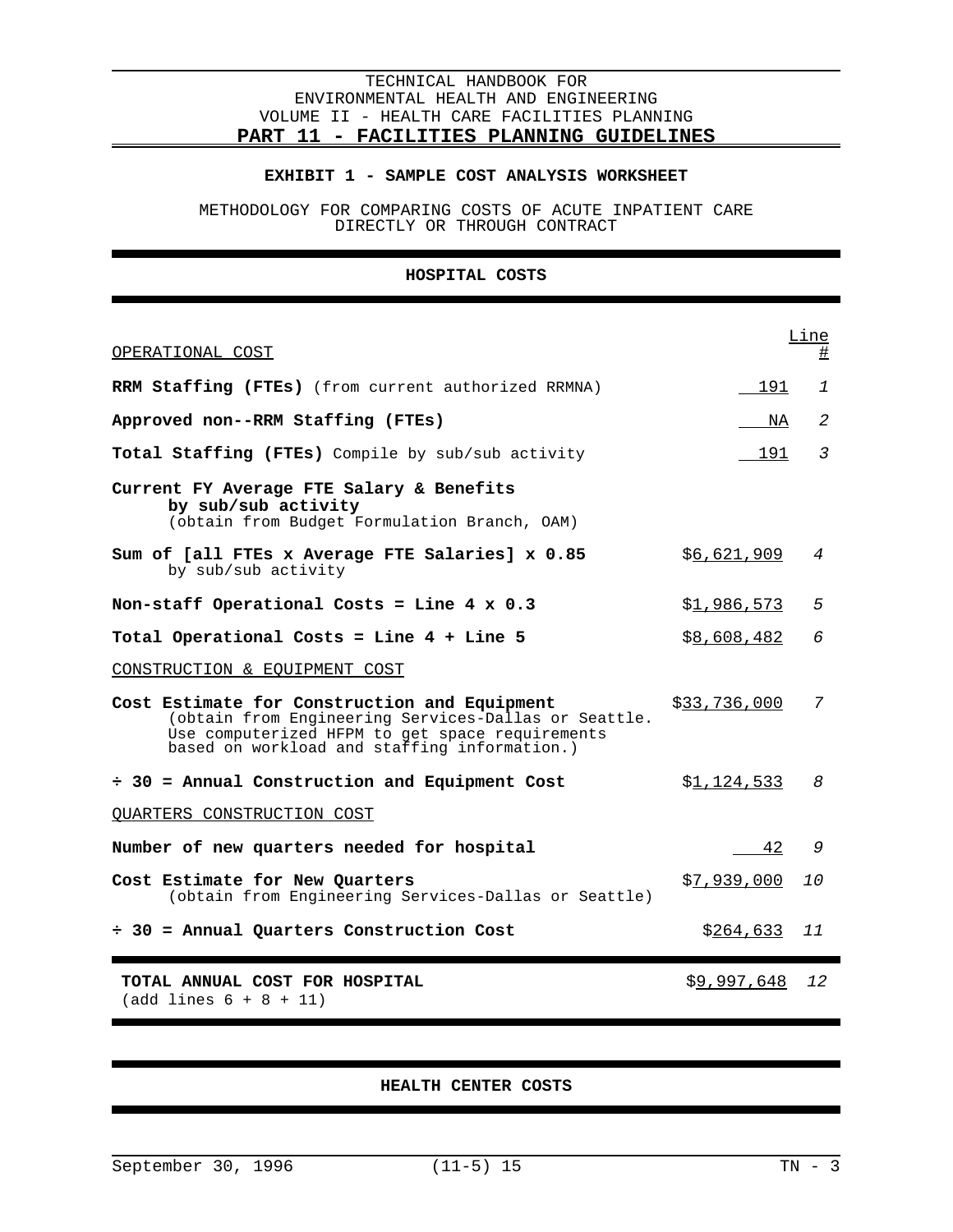$\overline{a}$ 

#### OPERATIONAL COST

| Project inpatient and outpatient workloads 10 years [Attach form] 13<br>(use PJD Workload Projection forms 1 and 2<br>--also 3, 4, and 5, if applicable)                                                |                      |    |
|---------------------------------------------------------------------------------------------------------------------------------------------------------------------------------------------------------|----------------------|----|
| <b>Projected PCPVs</b> (from outpatient workload, line 13)                                                                                                                                              | $-22,654$            | 14 |
| Subtract 6% from line 14 = adjusted projected PCPVs<br>(to account for contract ER visits)                                                                                                              | <u>21,295</u>        | 15 |
| Projected Admissions (from inpatient workload, line 13)                                                                                                                                                 | 546                  | 16 |
| Sum of [projected admissions x 4]                                                                                                                                                                       | 2,184                | 17 |
| + [projected PCPVs X 0.06 x 1]                                                                                                                                                                          | 1,359                | 18 |
| = increase in # CHS authorizations for health center                                                                                                                                                    | <u>3,543</u>         | 19 |
| RRM Staffing (FTEs) (from current authorized RRMNA)                                                                                                                                                     | 120                  | 20 |
| Approved non-RRM Staffing (FTEs) if any                                                                                                                                                                 | NA                   | 21 |
| IHS Physician Inpatient staffing at Contract Hospital                                                                                                                                                   | Yes                  | 22 |
| <b>Total Staffing (FTEs)</b> Compile by sub/sub activity                                                                                                                                                | 120                  | 23 |
| Current FY Average FTE Salary & Benefits<br>by sub/sub activity<br>(obtain from Budget Formulation Branch, OAM)                                                                                         |                      |    |
| Sum of [all FTEs x Average FTE Salaries] x 0.85<br>by sub/sub activity                                                                                                                                  | \$ <u>4,121,728</u>  | 24 |
| Non-staff Operational Costs = Line 24 $x$ 0.3                                                                                                                                                           | <u>\$1,281,518</u>   | 25 |
| Total Operational Costs = Add Lines 24 + 25                                                                                                                                                             | \$5,553,246          | 26 |
| CONSTRUCTION & EQUIPMENT COST                                                                                                                                                                           |                      |    |
| Cost Estimate for Construction and Equipment<br>(obtain from Engineering Services-Dallas or Seattle.<br>Use computerized HFPM to get space requirements<br>based on workload and staffing information.) | \$15,139,000         | 27 |
| $\div$ 30 = Annual Construction and Equipment Cost                                                                                                                                                      | \$504,633            | 28 |
| PROJECTED CONTRACT HOSPITAL COSTS                                                                                                                                                                       |                      |    |
| IHS direct inpatient hospital discharges                                                                                                                                                                | <u>[Attach form]</u> | 29 |
| (obtain from IHS Division of Program Statistics;<br>arranged by DRG code for last fiscal year<br>of 3-yr base period)                                                                                   |                      |    |
| 222 J L 2010 - 22 J J J L                                                                                                                                                                               |                      |    |

**Determine which hospital will provide contract inpatient care**

**Does IHS have DRG type contract with this hospital?**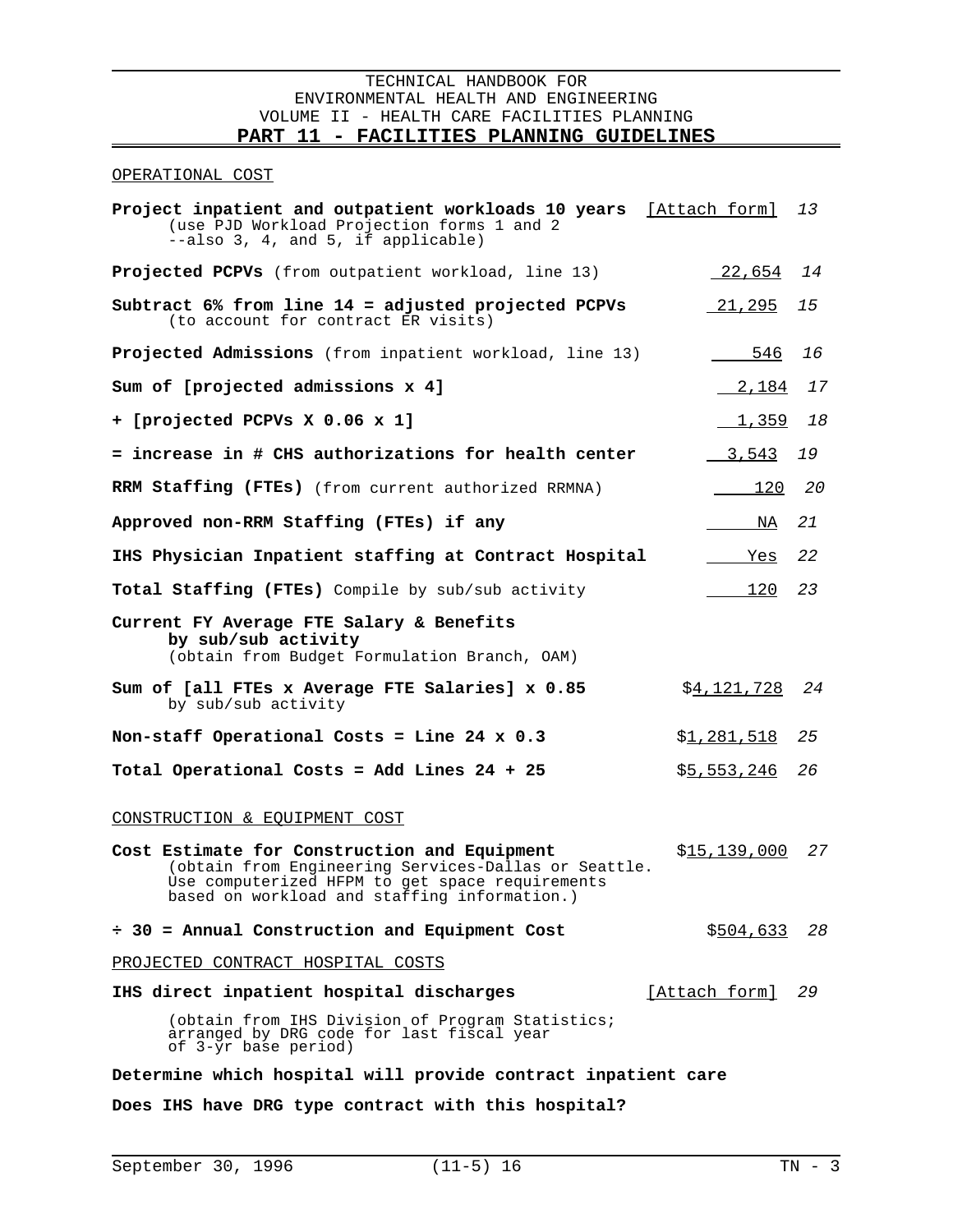$\overline{a}$ 

| If Yes, see Line 30.<br>If No, and a billed charges type contract is in place,<br>use average billed charges (FI Report, IHS CRP) for the<br>same diagnostic categories of inpatient cases provided<br>at the IHS hospital to estimate CHS hospital costs.<br>Adjust for projected admissions per Line 33.                                    |             |                     |          |  |  |  |
|-----------------------------------------------------------------------------------------------------------------------------------------------------------------------------------------------------------------------------------------------------------------------------------------------------------------------------------------------|-------------|---------------------|----------|--|--|--|
| Sum of [discharges per DRG x DRG weight]                                                                                                                                                                                                                                                                                                      |             | NA                  | 30       |  |  |  |
| x [base + pass-through rates]                                                                                                                                                                                                                                                                                                                 | \$          | NA                  | 31       |  |  |  |
| (obtain from Fiscal Intermediary (FI))<br>= contract hospital costs                                                                                                                                                                                                                                                                           | Ś.          | 642                 | 32       |  |  |  |
| x [10 yr projected admissions ÷ base yr admissions]                                                                                                                                                                                                                                                                                           | $S$ and $S$ | 1,912               | 33       |  |  |  |
| = Projected admissions hospital costs                                                                                                                                                                                                                                                                                                         |             | \$ <u>1,228,288</u> | 34       |  |  |  |
| PROJECTED CONTRACT PHYSICIAN COSTS                                                                                                                                                                                                                                                                                                            |             |                     |          |  |  |  |
| If physician services are to be purchased, obtain<br>"Summary of Inpatient Physician Utilization" report<br>(obtain from IHS FI; service unit specific information<br>should be used if available; otherwise, use Area data.<br>If IHS physicians will provide inpatient care at the<br>contract hospital, costs are included in Line 26.)    |             |                     |          |  |  |  |
| Sum of [average physician cost per admission category<br>(from above report, using 6 inpatient service categories)<br>x number of admissions per category]<br>(from number of discharges per DRG, per Line 30)<br>= Physician costs<br>(for admissions from last year of base period)<br>x [10 yr. projected admissions ÷ base yr admissions] | \$_         | NA<br>NA            | 35<br>36 |  |  |  |
| = Projected admissions physician costs                                                                                                                                                                                                                                                                                                        | \$_         | NA                  | 37       |  |  |  |
| LOST MEDICARE REVENUE                                                                                                                                                                                                                                                                                                                         |             |                     |          |  |  |  |
| Obtain Report PMED 710, Medicare Outpatient Collections<br>(obtain from IHS Data Center; include most recent 3 fiscal<br>years; include facility and any satellite health centers.)<br>Average Medicare outpatient collections                                                                                                                | \$          | 58,582              | 38       |  |  |  |
| x [adjusted projected PCPVs ÷ 3-yr base PCPVs]                                                                                                                                                                                                                                                                                                |             | <u>1.29978</u>      | 39       |  |  |  |
| = Projected lost Medicare outpatient revenue<br><u>MEDICĀRE ADMISSION CO-PAYMENT COSTS</u>                                                                                                                                                                                                                                                    |             | 76,145              | 40       |  |  |  |
| Average IHS direct Medicare admissions                                                                                                                                                                                                                                                                                                        |             | 127                 | 41       |  |  |  |
| (obtain from Report PMED 710)<br>x \$700                                                                                                                                                                                                                                                                                                      | \$          | 88,667              | 42       |  |  |  |
| x [10 yr projected admissions ÷ base yr admissions]<br>(from last year of 3-year base period)                                                                                                                                                                                                                                                 |             | <u>1.112016</u>     | 43       |  |  |  |
| = Projected Medicare admission co-payment costs                                                                                                                                                                                                                                                                                               | \$          | 98,599              | 44       |  |  |  |
|                                                                                                                                                                                                                                                                                                                                               |             |                     |          |  |  |  |

### COST OF PURCHASING EMERGENCY CARE

### **Obtain Report 25-2Q from the FI**

(Request all ER CHS claims for the most recent fiscal year,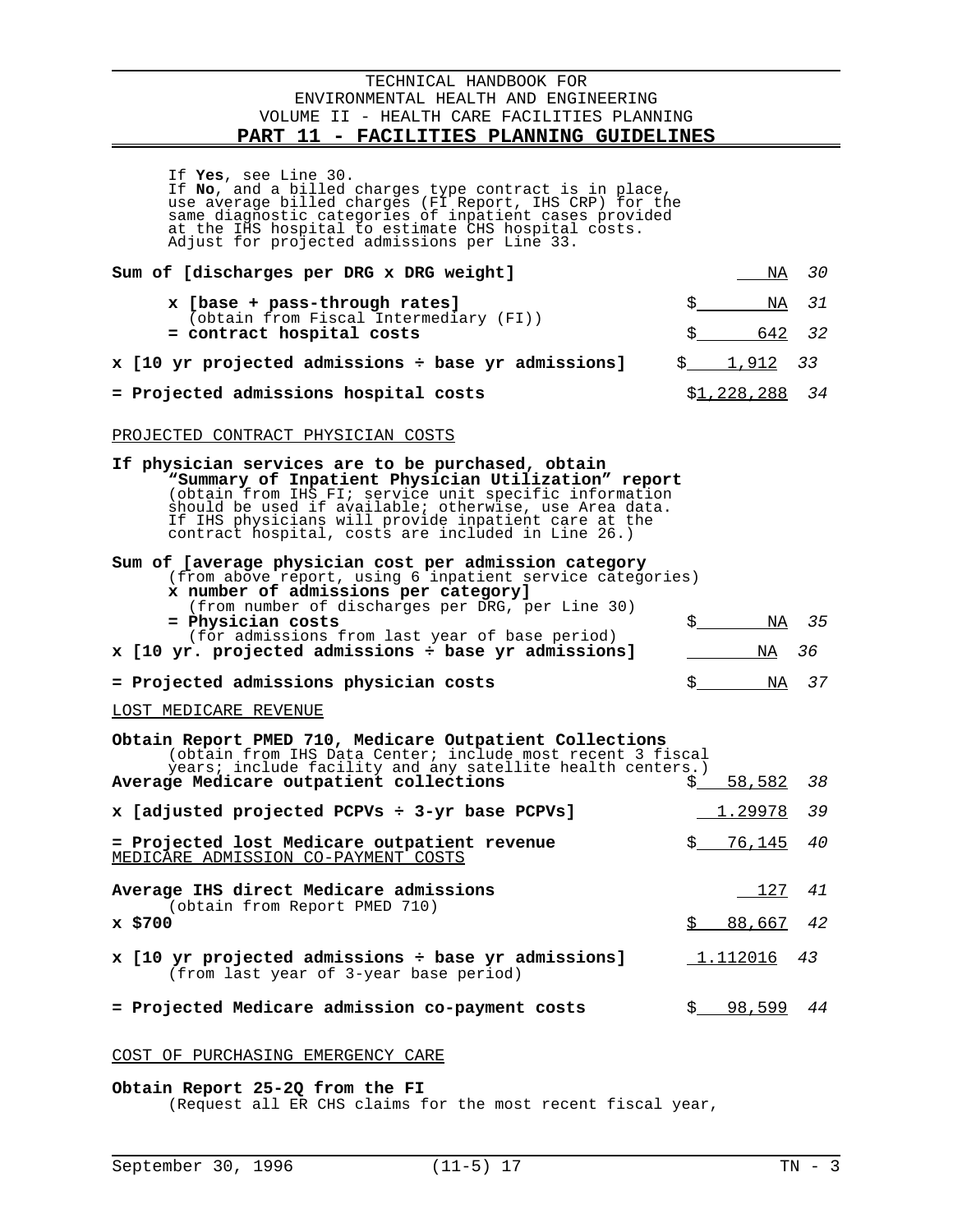$\overline{a}$ 

sorted by ER providers (hospitals and physician providers) sorted by ER providers (hospitals and physician providers)<br>which the facility patient population uses. Determine the which the facility patient population uses. Determine the<br>most frequently used high volume providers.)

| ER CHS costs for high volume providers                                                                                                                                                        | \$        | 59,438              | 45 |
|-----------------------------------------------------------------------------------------------------------------------------------------------------------------------------------------------|-----------|---------------------|----|
| ÷ Number of CHS claims                                                                                                                                                                        |           | 141                 | 46 |
| = Average ER visit cost (hospital + physician)                                                                                                                                                |           | \$ 422              | 47 |
| x 6% of projected PCPVs                                                                                                                                                                       |           | 1,359               | 48 |
| = Cost of purchasing ER care                                                                                                                                                                  |           | \$ 572,982          | 49 |
| QUARTERS CONSTRUCTION COST                                                                                                                                                                    |           |                     |    |
| Hospital total quarters need<br>(obtain from PJDQ, Table V - DETERMINATION OF NEW<br>GOVERNMENT QUARTERS UNITS REQUIRED, Item (C).<br>Also indicated on Exhibit 5 of the Phase II data sheet) |           | $-42$ 50            |    |
| Hospital total staffing<br>(obtain from PJDQ, Table II -STAFFING ROSTER.<br>Also indicated on Exhibit 5 of the Phase II data sheet)                                                           |           | 191 51              |    |
| Total staffing for health center<br>(from health center RRMNA)                                                                                                                                | $120$ 52  |                     |    |
| $x$ [line 50 ÷ line 51]                                                                                                                                                                       | $0.22$ 53 |                     |    |
| = Total quarters need for health center                                                                                                                                                       |           | 27 54               |    |
| Number of existing quarters at health center                                                                                                                                                  |           | $\overline{2}$      | 55 |
| Suitable local housing units available<br>(obtain from ES Housing Verification Survey)<br>Subtract line 55 and line 56 from line 54                                                           |           | 2                   | 56 |
| = New quarters need for health center                                                                                                                                                         |           | 23 57               |    |
| Cost estimate for new quarters needs of<br>health center (obtain from Engineering Services)                                                                                                   |           | \$4,385,000         | 58 |
| $\div$ 30 = Annual quarters construction cost                                                                                                                                                 |           | \$146,167           | 59 |
| TOTAL ANNUAL COST FOR HEALTH CENTER<br>PLUS PURCHASED INPATIENT SERVICES<br>$(add lines 26 + 28 + 34 + 37 + 40 + 44 + 49 + 59)$                                                               |           | \$ <u>8,180,060</u> | 60 |

### **COST COMPARISON SUMMARY**

**Comparison of operational and construction costs for a hospital versus a health center with contracted inpatient care:**